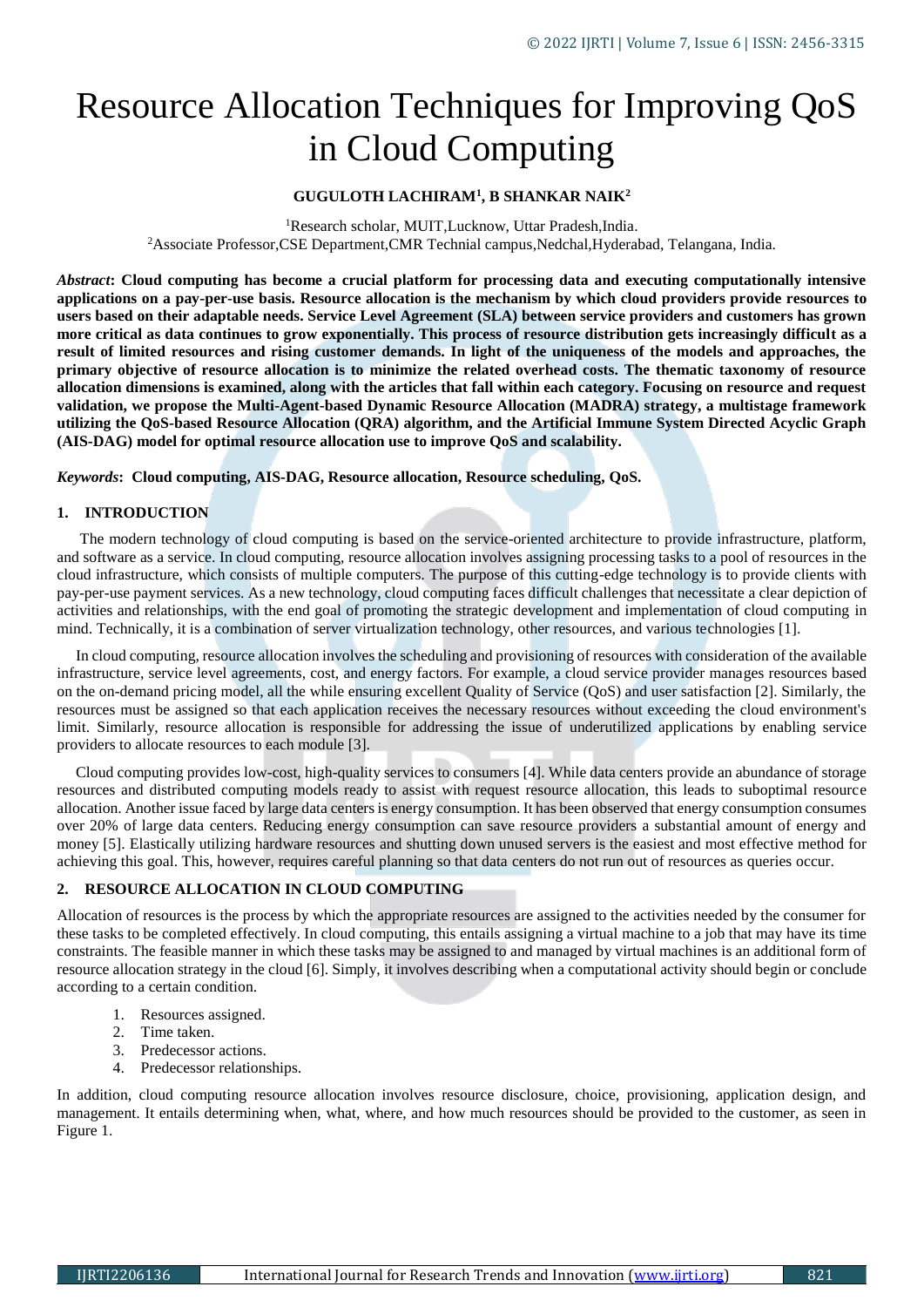

### **Figure 1. Cloud resource allocation basic elements**

Figure 2 shows that the allocation of resources is done in the following steps generally:

- 1. The consumer will submit the request to the resource allocator.
- 2. The request will be added to the queue list.
- 3. The resource allocator informs the allocation unit about the request.
- 4. The allocation unit asks for the requested resources from the Infrastructure as a Service (IaaS).
- 5. If the resources are available, then IaaS respond positively.
- 6. The allocation unit creates a Virtual Machine (VM) from the VM pool according to the request.
- 7. The resource allocator is informed after creating a VM.
- 8. Requests are de-queued.
- **9.** resources are allocated.



**Figure 2. The basic flow of resource allocation in cloud computing.**

Both cloud service providers and cloud service users do not exchange information, which further complicates the process of assigning resources. For instance, a cloud service provider will not provide the amount and kind of resources he has, since corporate departments prohibit the sharing of such information. On the other hand, cloud service customers do not reveal the application type and workload to outsiders, including service providers. To optimize the resource allocation for the consumer's request, cloud service users do not make their requests public since they do not exactly know what is available. In addition, cloud service providers are unable to allocate resources optimally to cloud service consumers' applications since there are no or few insights into their workload patterns [7].

Allocation of resources to users based on their application use patterns is one of the most significant issues of cloud computing. The data center will execute these unanticipated requests across the internet. We have identified the following resource allocation difficulties in cloud computing.

From the perspective of a cloud service provider, it is very difficult to estimate user and application demand. Likewise, from the cloud service consumer's perspective, the task must be done on time. Therefore, owing to constrained resources, cloud-supporting resource allocation algorithms must be accessible and efficient.

The capacity of physical computers should be sufficient to meet the resource requirements of all virtual machines.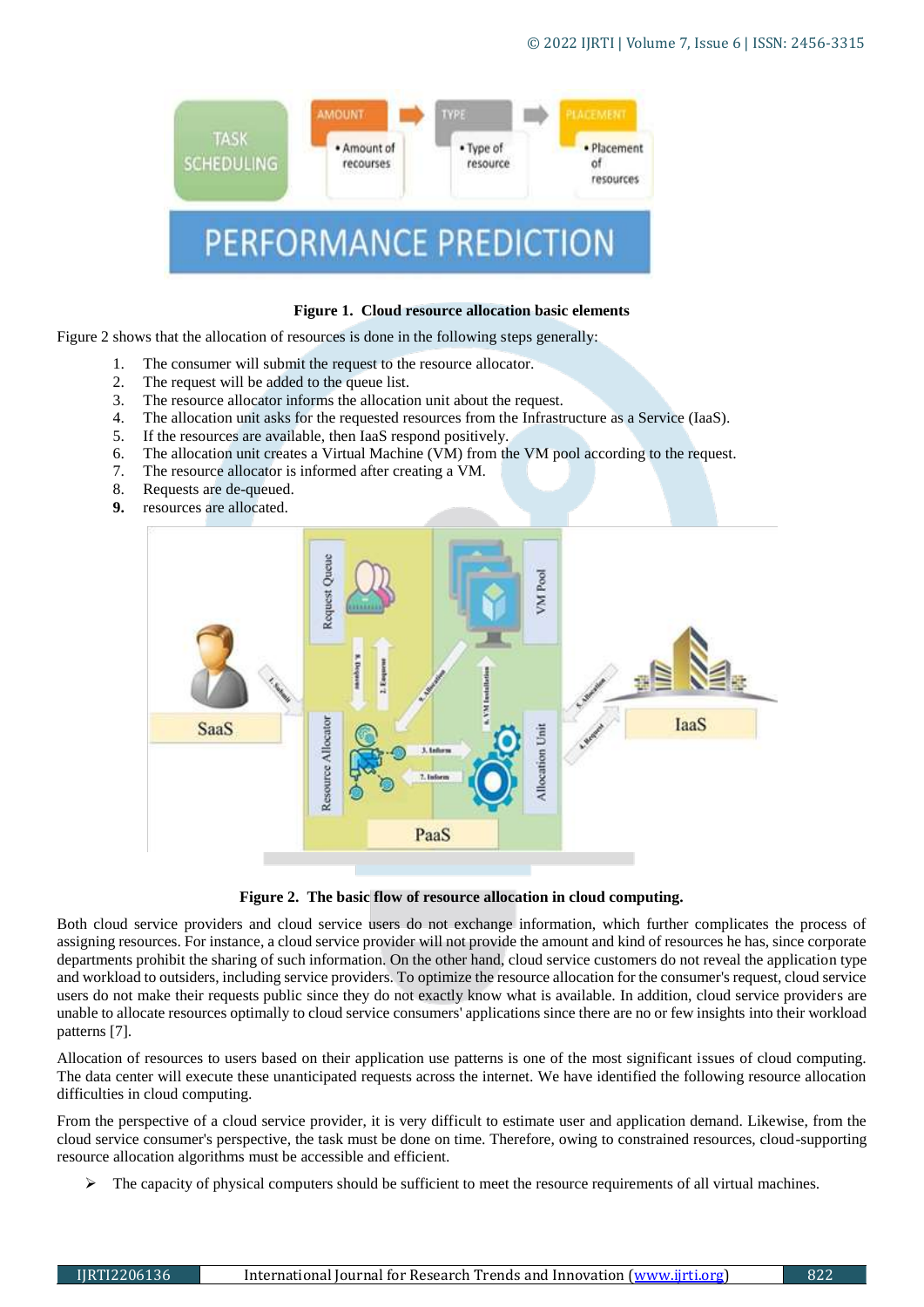- $\triangleright$  Applications operating on the VM, as well as consumers, need networking services with efficient QoS to ensure the efficient delivery of their application data.
- Auction-based resource allocation has the difficulty of creating a method that proves acceptable, i.e., the distribution of resources is efficient and its price is advantageous for both the cloud service provider and the cloud service customer.
- $\triangleright$  Service Level Agreement (SLA) breaches must be reduced while optimizing resource usage since, in the majority of circumstances, quality of service influences cost-cutting resource allocation procedures.

Conclusions can be drawn from the preceding discussion that one must take into account the qualities and attributes of both components of cloud computing to provide proficient cloud services and cloud-based applications, i.e., assigning adequate resources to a suitable application at an appropriate time so that the application can successfully utilize the resources [8].

### **3. RESOURCE ALLOCATION TECHNIQUES**

The resource allocation approaches use a variety of methodologies for the productive utilization of resources to satisfy consumer needs. In cloud computing, the strategies for resource allocation may be characterized as follows:

- **1. Strategic:** satisfying the consumer's ever-changing demands,
- **2. Target resources:** focusing mainly on requested resources,
- **3. Auction:** bidding for the resources,
- **4. Optimization:** optimizing the resources,
- **5. Scheduling:** prioritizing the task for better performance
- **6. Power:** better resource allocation with less power consumption,

This categorization is further subdivided into the following subheadings. The previously indicated techniques are then evaluated using the criteria shown in Figure 3. When creating resource allocation techniques, both cloud service provider (cost, resource use, energy, workload, SLA, QoS) and cloud service consumer (execution time, response time, user satisfaction, SLA, QoS) perspectives should be considered [9].

- Cost is one of the most essential characteristics for cloud service providers, as it ultimately decides whether the cost of delivering various cloud services is high or cheap. It is important to note that in this article, the cost parameter only applies to the service provider and not the service user.
- $\triangleright$  Resource Use: All cloud service providers strive to optimize their resource utilization so that no resources are idle. It is essential to note that smart resource allocation is beneficial for environmental protection and decreases the total cost of data centers.
- Power: Power is another crucial aspect of cloud computing resource allocation. As the energy crisis worsens, limiting power and energy consumption to make cloud services ecologically sustainable has become a top priority.
- Workload: Workload often indicates the system's capacity to manage and process the assigned work. A system's workload should be sufficient for it to perform tasks effectively in the cloud environment. This parameter will define the effort associated with the empirical resource allocation approach setup.
- Execution Time: Both the cloud service provider and the cloud service customer need the shortest possible job execution time. However, executing numerous workloads on the same resource will cause interference between these tasks, resulting in poor performance.
- $\triangleright$  Response Time: The time it takes the system to respond to a request. From the perspective of cloud service consumers, it should be as cheap as feasible. Response time is a crucial indicator of the system's performance. Low reaction time is essential for computing success.
- $\triangleright$  User Satisfaction: The degree to which a user is a content with the cloud service provider. Every cloud service provider seeks to fully delight his customers. Through efficient resource allocation in cloud computing, income and user pleasure may be maximized.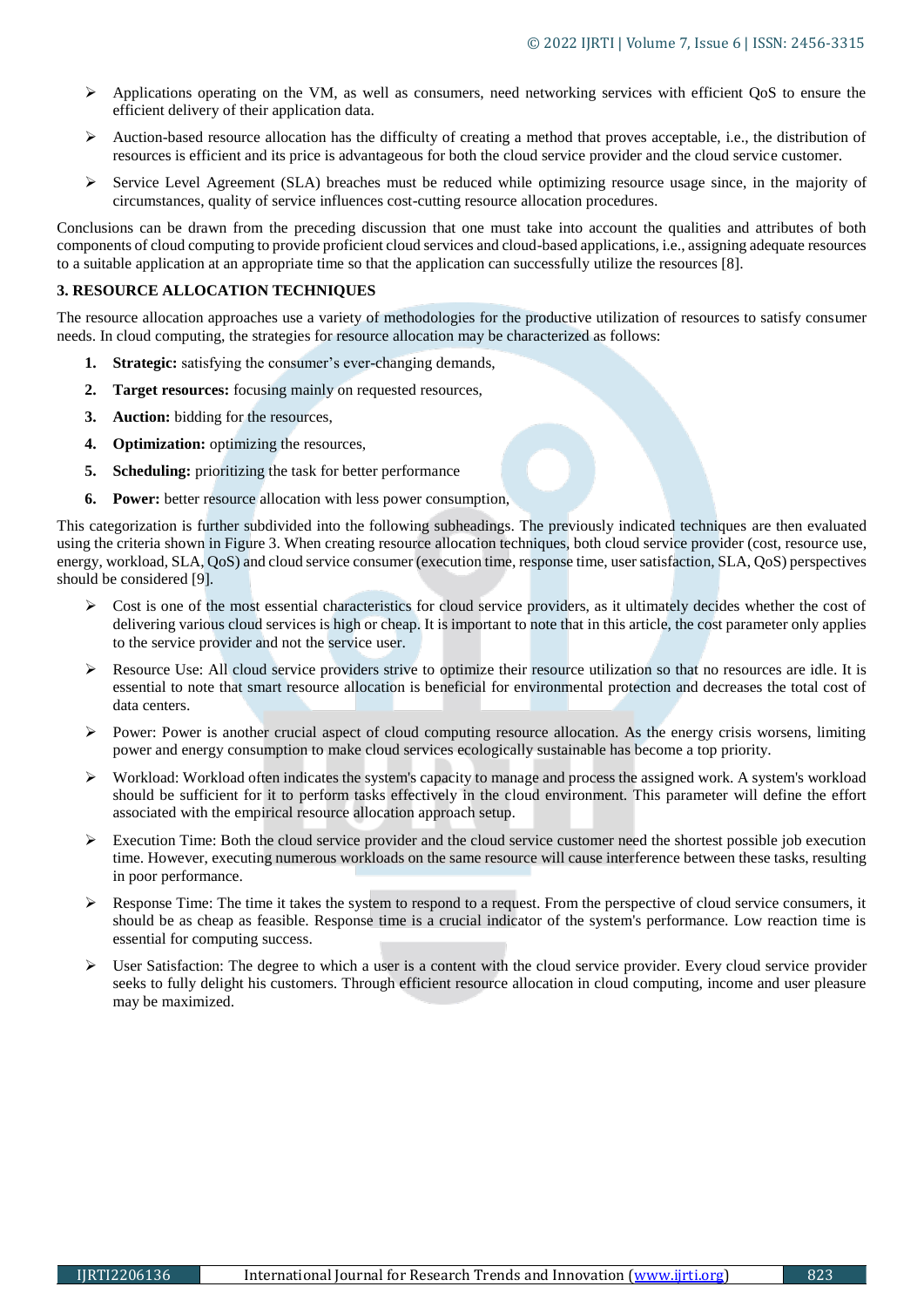

**Figure 3. Taxonomy of resource allocation in cloud computing**

Other characteristics include SLAs for cloud service providers and cloud service users' quality of service, fraud protection, and income.

# **3.1. Strategic**

Because of the potential qualities for both service customers and service providers, cloud computing is gaining popularity. New needs for strategic-based resource allocation strategies have been used to satisfy customers daily. Strategic resource allocation is further classified as follows:

- 1) Dynamic resource allocation: technique is used by the cloud service provider to predict the nature of consumers, their demands,
- 2) Artificial intelligence: imitate nature to schedule tasks among resources.

# **3.2. Target Resource**

The target resource type attribute identifies the primary resource for which the approach was designed. The kind and degree of resources given to the consumer job are determined by the target resource allocation parameters. There are two kinds of goal resource allocation-based strategies.

- 1. Virtual Machine
- 2. Network.

The current resource allocation approaches assign resources to tasks at varying granularities. Similarly, virtual machine allocation displays the virtual machine's placement on the actual computer. Furthermore, network failure in a cloud data center might occur as a result of inadequate resource allocation, logical segmentation of physical devices, and scheduling.

### **3.3. Optimization**

The primary goal of optimization is to increase throughput by making better use of physical and virtual resources. This will allow cloud service providers to optimize their earnings by serving as many customers as possible while reducing operating costs by distributing the workload over fewer computers.

The current Resource Allocation Techniques (RAT) aim to achieve many optimization goals, such as

- 1. Resource Use: effective resource utilisation for environmental safety and reductions in datacenter operating consumption.
- 2. Quality of Service (QoS): aims to meet customers' numerous satisfaction matrices, such as latency (communication delay), CPU speed, stability, memory, and so on. Noncompliance with execution measures might lead to higher degrees of service performance violation. Quality of Service details is defined by SLAs between cloud service providers and cloud service customers.

SLA violations may have a significant influence on cloud service users' levels of satisfaction. SLA is a contract that governs the quality of service (QoS) between the cloud service provider and the cloud service user. It also incorporates the service cost, with the degree of QoS being balanced by the service cost [11]. The cloud service provider should design its system to meet the QoS requirements of all cloud components. Some QoS-based cloud service consumer-oriented resource allocation approaches attempt to meet their criteria, while others are cloud service provider-oriented and attempt to meet their requirements, which may have a detrimental impact on cloud service customer satisfaction.

### **3.4. Scheduling**

Because of the significant resource cost and execution time, resource scheduling is an important study subject in the cloud environment. Various resource attributes and scheduling criteria are taken into account in various resource scheduling strategies. Because neither the cloud resource supplier nor the cloud service customer wishes to share their data, resource scheduling becomes more challenging. Cloud service providers consider uncertain resources when scheduling and executing workloads.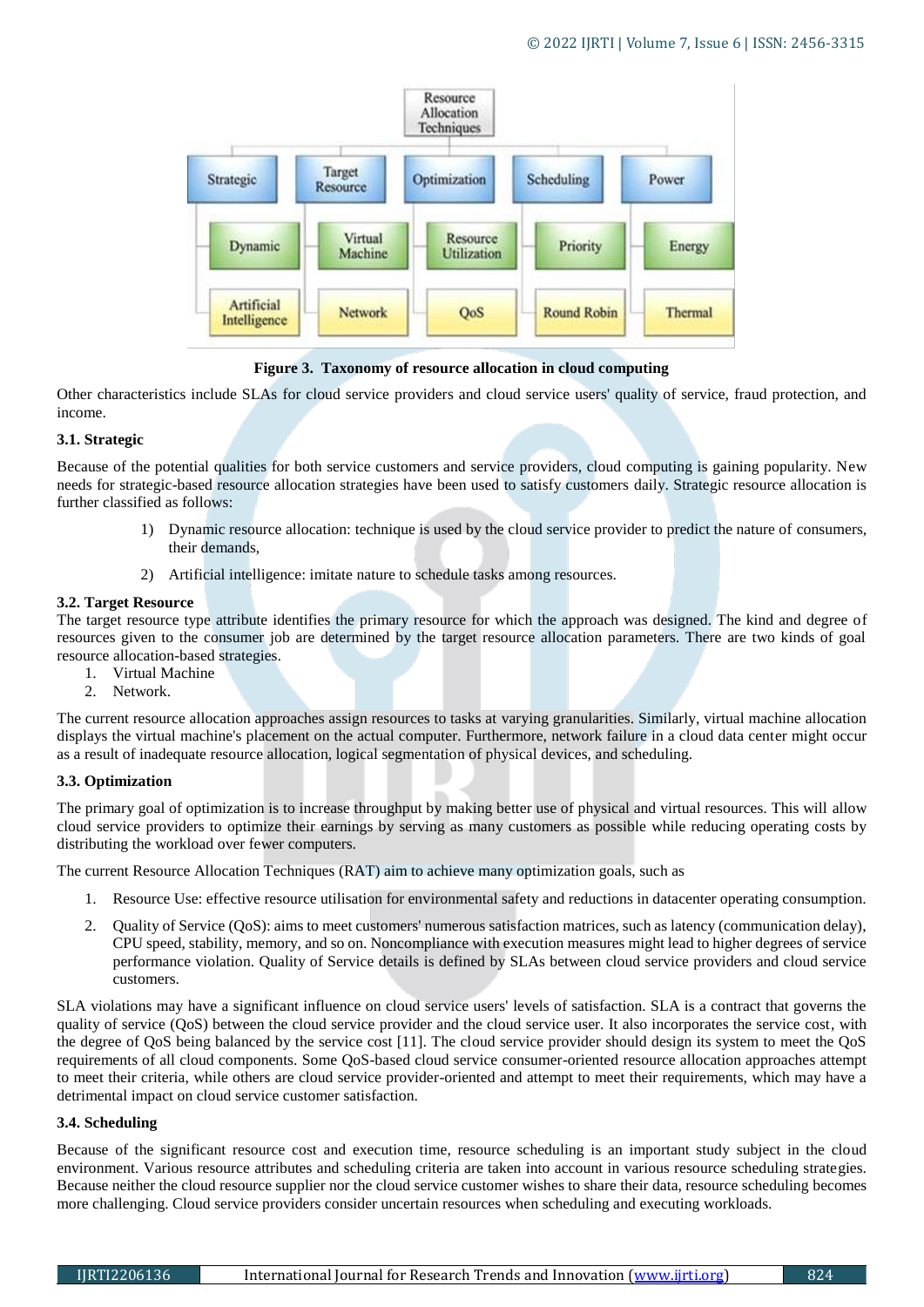There are two types of resource scheduling techniques:

- 1. Priority-based scheduling: allocate resources depending on characteristics such as memory, network bandwidth, and necessary CPU time.
- 2. Round Robin: RR operates on a time slice, which may be thought of as a little chunk of time.

When assigning cloud computing resources, the cloud service provider prioritises the various user requests. Time, cost, and the number of processor requests are the criteria evaluated in priority-based resource allocation. To tackle the scheduling issue in a service request, the "dynamic priority scheduling algorithm" (DPSA) is used. Consumer jobs are grouped into task units in DPSA based on their individual needs when they are received and processed to plan appropriately and provide productive service.

Round Robin is the most frequent and commonly used scheduling method, making it ideal for allocating resources to tasks effectively. The RR method was created to allocate CPU time among the jobs that have been organized. Similarly, CPU time is split across the jobs in each task lineup in a queue list. Few academics have sought to enhance CPU response time [12]. A novel Round Robin-based approach that calculates and allocates the dynamic time quantum without any task arrangement based on the arrival time of jobs in the ready queue.

### **3.5. Power**

As hosting and data centers require substantial amounts of electricity, power consumption has become a major factor. Poor resource use and hotspot issues may emerge if no effective resource utilization strategy is used. Proper resource allocation strategies may not only minimize power usage; it is further classified into two categories [13].

- 1. Energy-conscious: anticipate benefit level execution measures to be expanded under power dissemination and power utilization criteria.
- **2.** Thermal-aware allocation: forecasts the thermal consequences of task placement and resource allocation based on the expected thermal impact.

### **4. Results and Discussion**

### **4.1. Multi-Agent-based Dynamic Resource Allocation (MADRA)**

MADRA (Multi-Agent Dynamic Resource Allocation) technique for Distributed Cloud. The agents are employed to improve QoS in terms of resource allocation. The whole process is broken into multiple sub-processes and allocated to agents on the Cloud server in this suggested work. The green navigator agent is used to route the request to the most relevant resources. The service analyzer agent understands and evaluates user service requirements. Based on the condition of load and energy in the virtual machine (VM) management and energy monitor, it determines whether to approve or refuse the request. The user profile agent gathers information on the cloud user's behaviors and attributes. Critical cloud requests are provided special privileges and prioritized above other users. The QoS parameter monitoring agent examines user requests and matches them with available resources. If there is a mismatch, the resources are removed. It computes a quality score (QS) for each matched resource in terms of time, energy, and availability, as shown in Eq (1). The resources are then rated according to their quality score. The service scheduling agent chooses the resource with the best quality score and assigns it to the appropriate incoming request, as shown in Eq (2). The pricing agent determines the cost of services depending on the time, demand, and availability of resources [13].

 $QS(i)=QS<sub>ii</sub>Time)+QS(Energy)+QS<sub>i</sub> (Availability)$  ---------------- (1)

Where  $i=1,2, 3, \ldots, n$ 

Maximums=max(QS(i)) where  $i=1,2,3,...,...n$  --------------(2)

### **4.2. Artificial Immune System-Directed Acyclic Graph (AIS-DAG)**

Resource Allocation Using AIS-DAG The AIS-DAG model is used for resource allocation to solve an optimization issue in which the affinity function (fitness) is contracted with Energy (Ei) efficiency and Makespan (Ms). Eq defines the affinity function in the AIS algorithm (3). The primary role of the AIS-DAG model is to assign the best resource based on optimal values such as less energy, less time, available resource, and taking the least cost for processing the work in the resource.

aff(x)=eminEi+minMs --------------------------------------------(3)

The effectiveness of the suggested ways is examined by modeling them in the Green Cloud (GC) Simulator software application. The NS-2 simulation platform serves as the foundation for GC. It can build Cloud components such as data centers, switches, servers, and network connectivity. Three-tier architecture-based application simulations are supported by GC. Network size, number of nodes, communication frequency, and Communication Computational Ratio are the simulation parameters (CCR). As illustrated in Fig. 4, the proposed study demonstrates that AIS-DAG is the best in terms of reaction time. In terms of relevance, the AIS-DAG model improves reaction time when comparing incoming requests vs. response time. When compared to MADRA and QRA techniques [14, 15], the AIS-DAG model [16] reduced reaction time by 20% and 10.56 percent, respectively.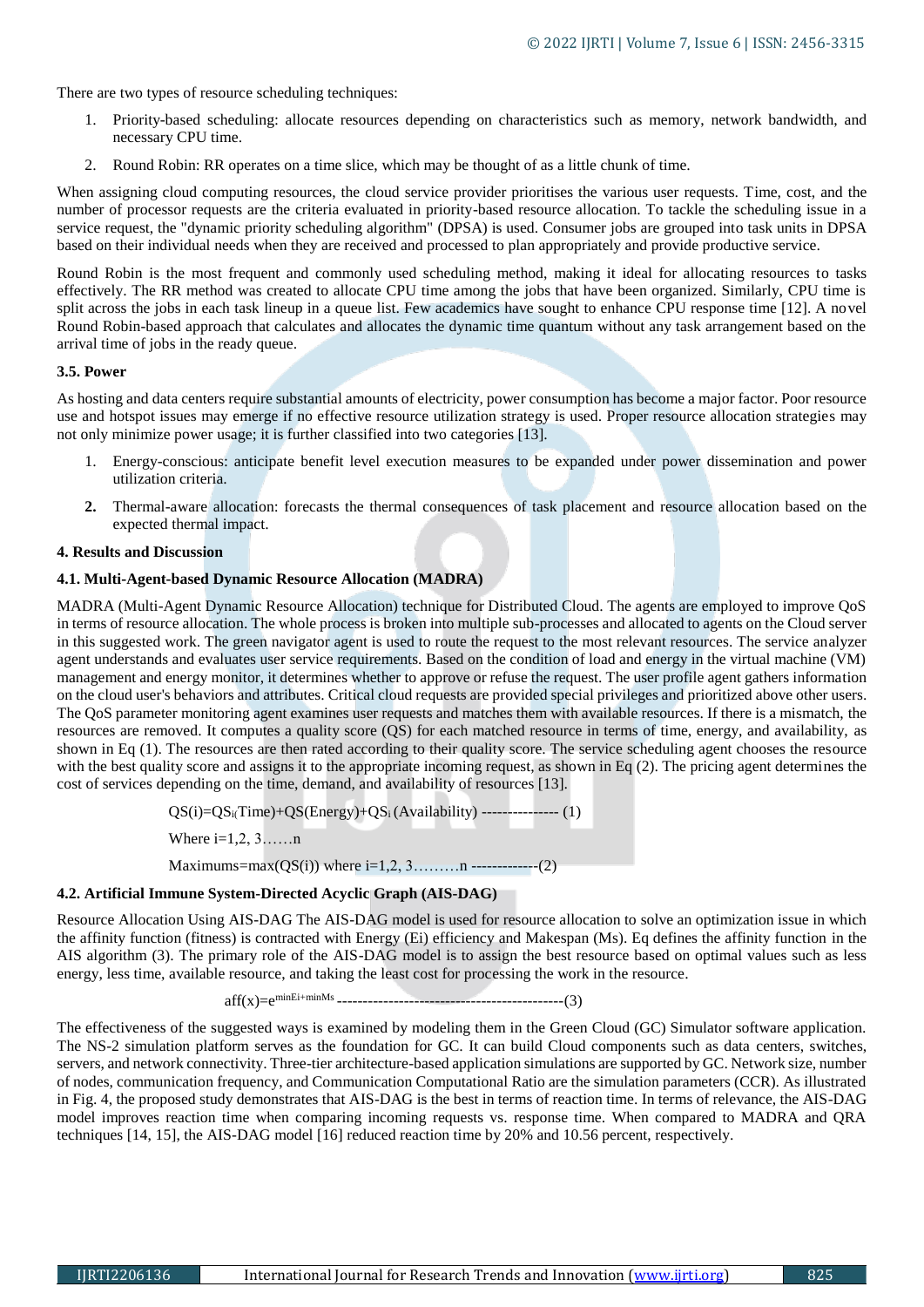

**Figure 5. Comparison based on energy consumption**

The quantity of energy needed is determined by the number of operations, the size, and the kind of resource. When compared to MADRA and QRA approaches, the AIS-DAG model lowers energy usage by 10.02 percent and 2.33 percent, respectively. The simulation shows that the AIS-DAG model consumes less energy than the other offered approaches. Figure 5 shows the amount of energy spent by all of the recommended strategies.

### **5. Conclusion**

The difficulties covered here are the many resource allocation approaches based on their systems. Cost, energy, reaction time, execution time, workload, resource usage, user happiness, and SLA should all be met through an effective resource allocation approach. quality of service, as well as profit to cloud service providers for Cloud resource allocation, and an efficient communication paradigm with cheap cost, quicker reaction time, and optimal energy use is provided. For the Cloud, an efficient resource allocation mechanism has been developed. Low-cost resource allocation, quicker reaction time, and optimal energy utilisation. All of the techniques offered were examined and contrasted. The experimental findings suggest that the AIS-DAG model increases reaction time, indicating that it has a strong potential for increasing the energy efficiency of cloud data centers. It may also successfully meet the Service Level Agreement (SLA) sought by users. The AIS-DAG energy-efficient resource selection and allocation approach suggested in this study may be applied to the mobile Cloud, which is a trending technology for energy savings and enhanced battery life.

### **References**

[1]. R. Buyya, Ch. Sh. Yeo, S. Venugopal, J. Broberg, and I. Brandic, "Cloud computing and emerging IT platforms: Vision, hype, and reality for delivering computing as the 5th utility", Future Generation Computing System, vol. 26, no. 6, pp. 599–616, Jun. 2009. DOI: 10.1016/j.future.2008.12.001.